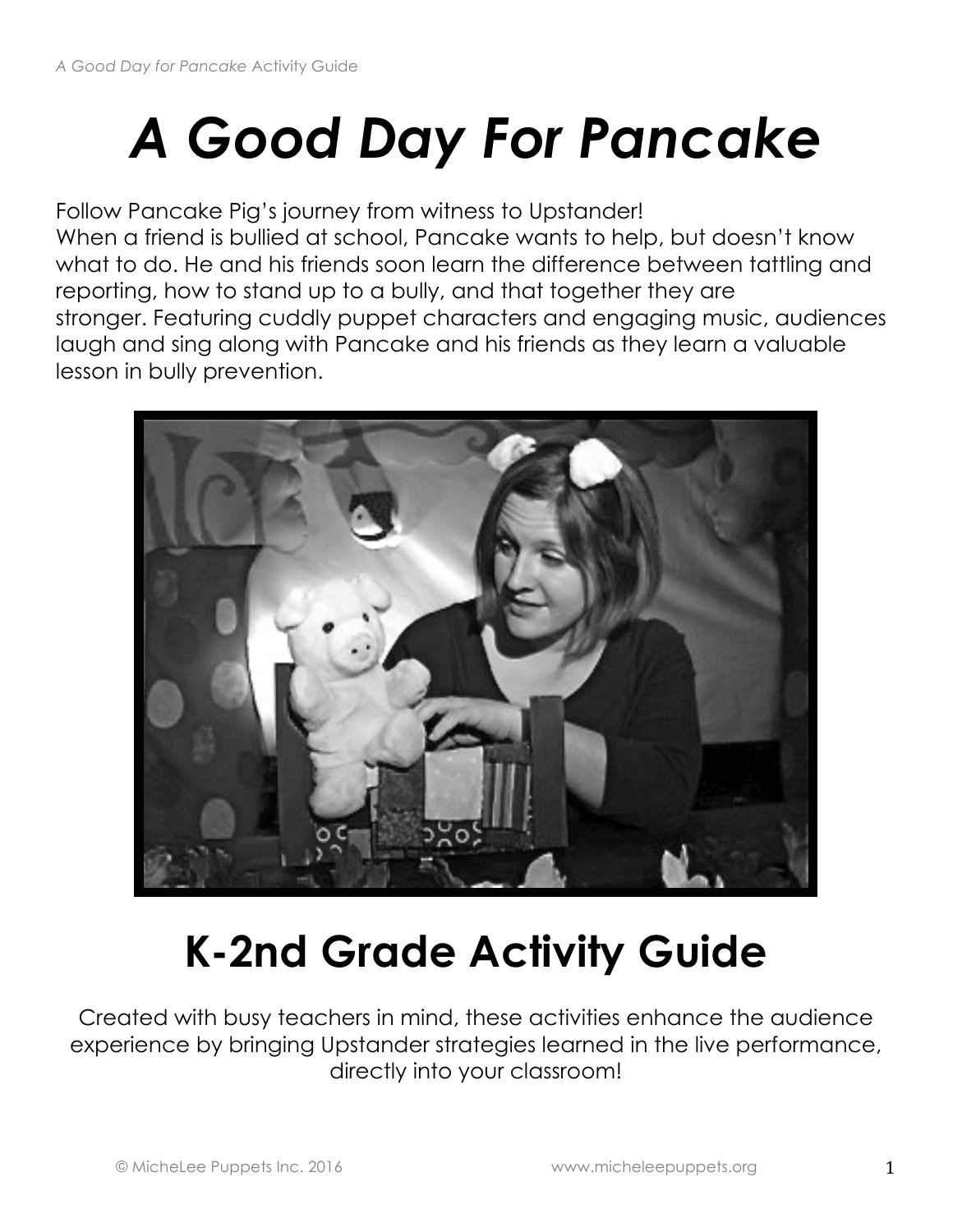## **Pre-Show Discussion**

#### **NGSSS:**

TH.K.S.1.1, TH.1.S.1.1, TH.2.S.1.1

## **What is a Puppet?**

A puppet is an inanimate (non-living) object that is brought to life by the manipulation/movement of a puppeteer. *A Good Day for Pancake* uses the styles of "glove hand" puppetry and "rod" puppetry to bring the story to life. The performer also wears masks and costume pieces to play a variety of characters.

**Glove Hand Puppetry**: The performer brings the puppet to life by wearing the puppet on his hand like a glove, animating both the head and body at the same time. **Pancake the Pig** is a glove hand puppet.

**Rod Puppetry:** Puppets are attached to rods or sticks, which the performer holds in order to bring the puppet to life. **Pancake the Pig's Bus** is a rod puppet.

## **What is a Puppeteer?**

A puppeteer is a performer that manipulates a puppet to tell a story. Their role is to use an audience's "willing suspension of disbelief" to convince them that the object being performed is a living, breathing character. One puppeteer performs live voices and actions for all of the different characters in *A Good Day For Pancake.*

## **What is the role of the audience?**

MicheLee Puppets encourages an interactive audience experience including laughing, sharing of ideas, and active listening. A successful live theatre experience requires the focus of both the performers onstage and of the audience offstage, including students *and* teachers. Discuss audience etiquette:

- **How is a live performance different than a TV show or Movie?** In a live show the performers can see and hear you. What can you do to keep from being distracting?
- **How can I respect my fellow audience members?**  Being considerate of others' space and talking only when prompted by the actors. How else?
- **How can I respect the performers?**

Clapping shows appreciation to the performers. Following directions and staying focused on the show make a better experience for all. How else?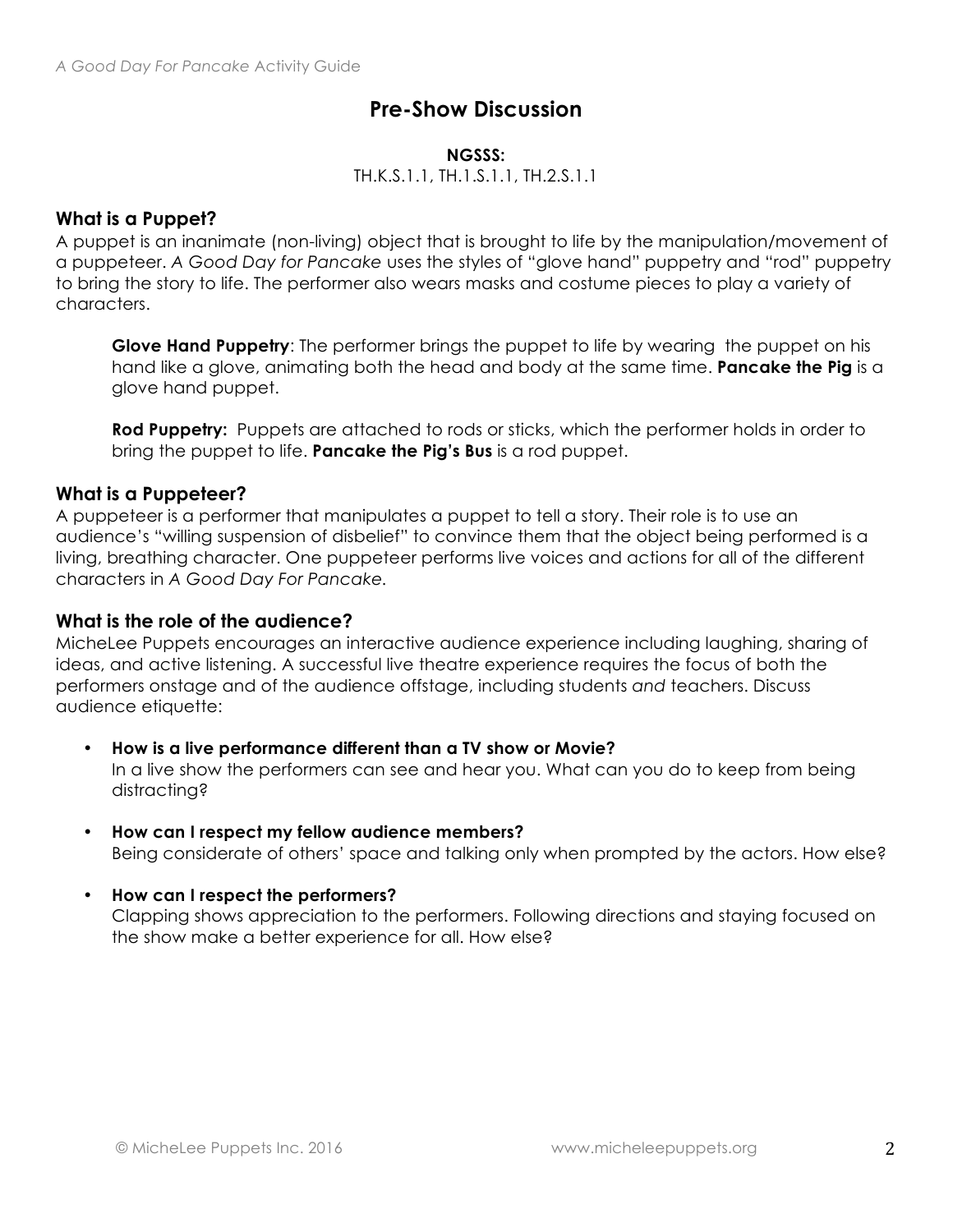## **What Can Upstanders Do to Stop Bullying?**

#### **Report the Bullying**

Find an adult that you trust and tell them the facts about the bullying situation: who, what, when, and where. Reporting may be done in person or in a note, which may be signed anonymously. Keep reporting until the bullying stops.

#### **Include, Not Exclude**

Invite others to join in games and groups. Don't participate in excluding, or leaving another person out.

#### **Stand Together to Stand Up to the Bully**

Join together as a group to disagree with the bully, speaking up for the target. Tell the bully to stop.

## **Vocabulary**

| <b>Audience</b><br><b>Anonymous</b><br><b>Bystander</b><br><b>Bully</b> | People watching or listening at an event such as a play or show.<br>Not identified by name<br>Someone who sees bullying but does nothing to stop it<br>Someone who hurts someone repeatedly and on purpose, not because they are<br>angry. |
|-------------------------------------------------------------------------|--------------------------------------------------------------------------------------------------------------------------------------------------------------------------------------------------------------------------------------------|
| <b>Bullying</b>                                                         | Unwanted, aggressive behavior intended to create an imbalance of power.<br>Repeated or has the potential to be repeated over time. On purpose, not<br>because someone is angry.                                                            |
| <b>Exclude</b>                                                          | To purposely leave someone out of a group or activity                                                                                                                                                                                      |
| Include                                                                 | To invite someone to join, or make sure that someone is part of a group                                                                                                                                                                    |
| Report                                                                  | Tell a trusted adult the facts: who, what when, where                                                                                                                                                                                      |
| Target                                                                  | The person being bullied                                                                                                                                                                                                                   |
| Trust                                                                   | To believe in someone or something                                                                                                                                                                                                         |
| Tattling<br><b>Upstander</b>                                            | To lie or exaggerate the truth in order to get someone in trouble<br>Someone who sees bullying and does something to stop it.                                                                                                              |

## **Resources**

**U.S. Department of Health and Human Services**

www.Stopbullying.gov

#### **STOMP Out Bullying**

www.stompoutbullying.org

#### **Florida Department of Education**

www.fldoe.org/schools/safe-healthy-schools/safe-schools/bullying-prevention.stml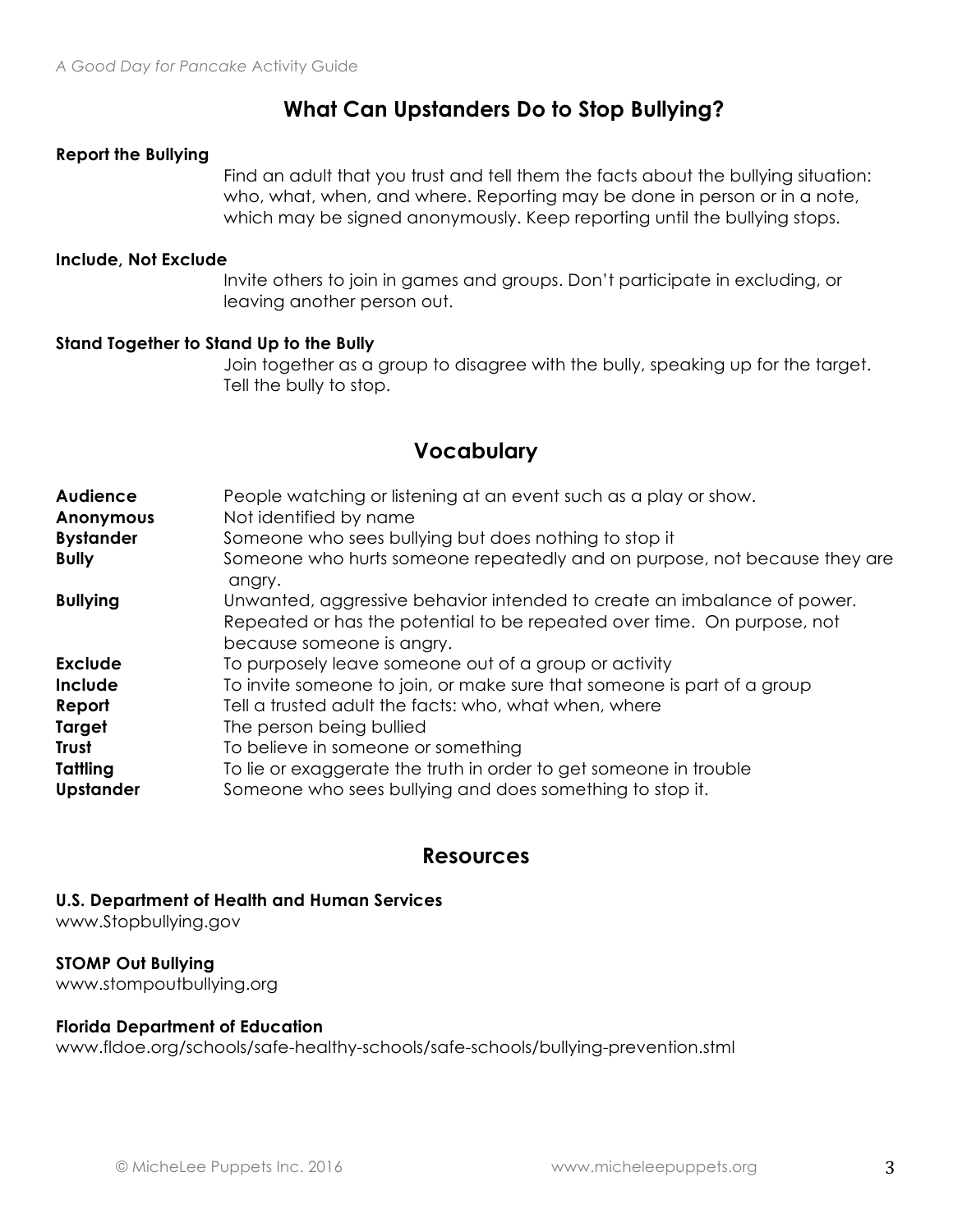## **ACTIVITY 1: Let's talk about** *A Good Day For Pancake*

## **NGSSS and Florida Standards:**

TH.K.C.2.1 , TH.1.C.3.1, TH.2.C.1.2 , LAFS.K.SL.2.4, LAFS.K.SL.1.1, LAFS.2.SL.1.1

## **Questions about viewing** *A Good Day For Pancake*

- 1. What was your favorite part of the puppet play? Why?
- 2. What character did you like best? Why?
- 3. Are we able to learn from watching plays?
- 4. Are plays the same as real life? What makes them different? What's the difference between "play" acting and pretending?
- 5. Did you enjoy watching *A Good Day For Pancake*? Why or Why not?

## *Questions about Bullying*

- 1. What happened between Willy Walker and Sebastian the Lion?
- 2. What made Willy Walker's actions bullying?
- 3. Have you or someone you know ever behaved the same way?
- 4. What happened at the end of the puppet play?
- 5. Does bullying happen in real life or only in puppet plays?

## *Questions about Story Elements*

- 1. What was the setting for the puppet play *A Good Day for Pancake*?
- 2. Who was the main character of the play?
- 3. What was Pancake Pig's problem or the plot of the story?
- 4. What did Pancake Pig do at the end of the play?
- 5. What did you learn from watching *A Good Day For Pancake*?

## **Extension: Report the Bully**

- 1. Have each student divide a piece of drawing paper into four squares. Students can draw boxes or fold their paper into four sections.
- 2. Remind students that to report bullying you tell the truth, including who, what, when and where. Have the students write "who" in the first square, "what", in the second square, "when" in the third square, and "where" in the fourth square. (You may also chose to include words related to elements of a story such as character, setting, etc.)
- 3. Students will create drawings that report the bullying that occurred in *A Good Day for Pancake*, filling in each of the four sections with an appropriate drawing. They may also write a sentence. For example:

Who: Willie Walker the dog bullied Sebastian the lion What: He pushed, hit, teased and excluded him. When: He teased and excluded Sebastian yesterday and today Where: Sebastian was bullied on the playground, the bus stop, and the cafeteria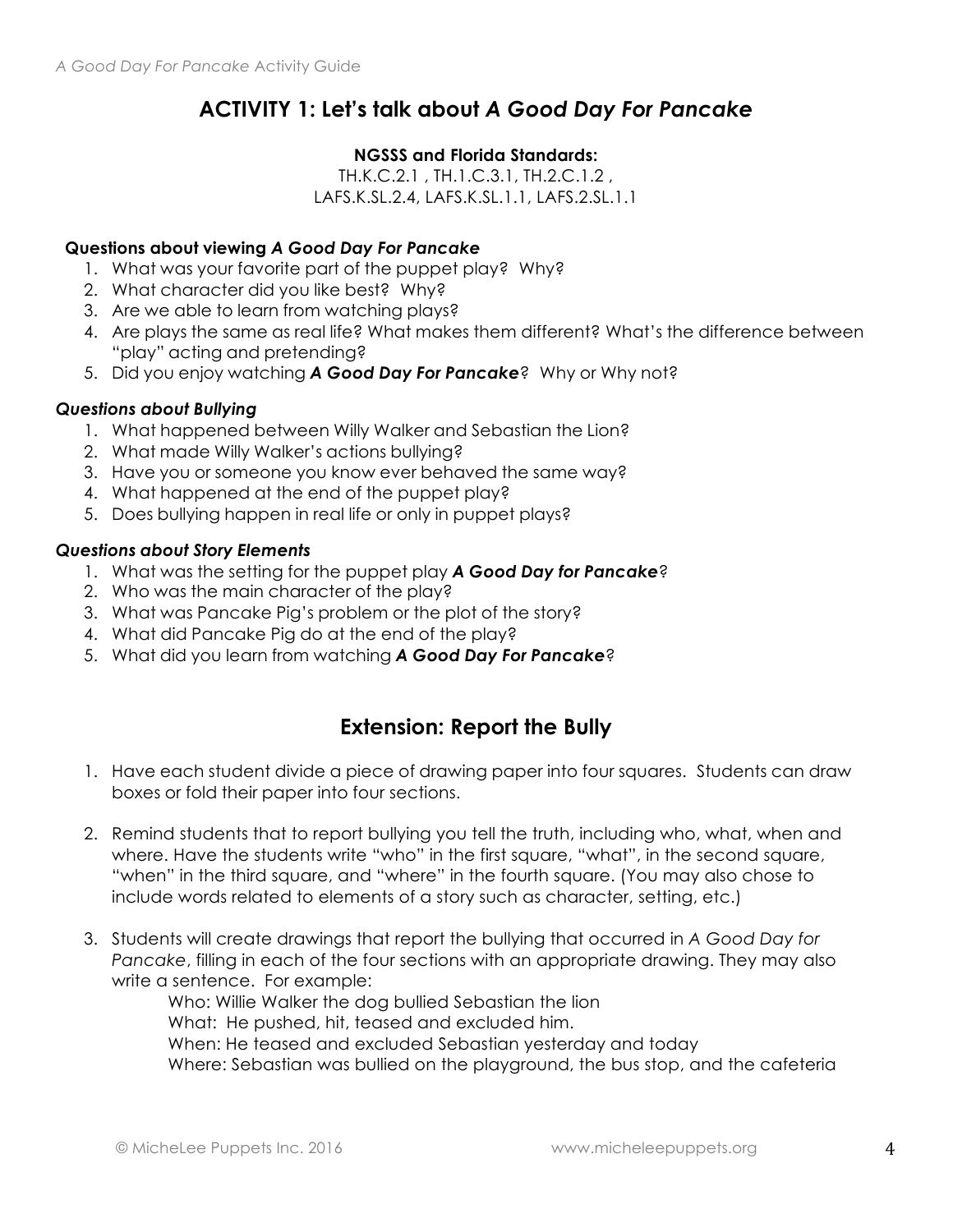## **ACTIVITY 2: Trusted Adults**

#### **NGSSS and Florida Standards**

HE.1.B.3.2, HE.K.B.3.2, VA.K.C.1.1, VA.K.S.1.2 , VA.1.S.1.3, VA.2.C.1.1, LAFS.K.W.1.2 , LAFS.1.W.1.2 , LAFS.2.W.1.2

## **Objective:**

The students will identify their trusted adults to whom they can report bullying.

## **Materials Needed:**

- Drawing paper for each student
- Writing paper for each student
- Pencils, pens, markers, colored pencils or crayons
- 1. As a class, discuss who in their lives can be considered a trusted adult. Explain that a *trusted adult* can be any adult who they trust. This is a person who they can feel comfortable talking to about anything. This adult will listen and will respect their opinions and feelings. This adult will work with them to come up with solutions or find someone who can help. Prompt students by asking who Pancake Pig spoke to when he reported bullying. Students should come up with a variety of answers including: parents, guardians, foster parents, teachers, principals, police officers, family friends, grandparents, siblings, cafeteria workers, bus drivers, aunts and uncles etc.
- 2. Instruct the students to draw a picture of one of their favorite trusted adults. If students can not think of someone to draw they can draw one of Pancake Pig's trusted adults from the production of *A Good Day For Pancake*.
- 3. When the students have finished drawing their pictures, instruct them to write a sentence or short narrative on writing paper to go along with the picture of their trusted adult. They should refer back to their drawing for the details of their sentence. Prompt students needing help by asking them to explain why that person is their favorite. Revise sentences as needed to add additional details.
- 4. Rewrite finished sentence and add to pictures.
- 5. When their writing is finished and ready for publishing, have students share who their trusted adults are? Students should come up with a variety of answers including: to help stop bullying and keep them safe. Display the students' writing and illustrations together.

## *Extension*

- 1. Have the class combine the illustrations and sentences to create a Classroom Trusted Adults Book.
- 2. Write a letter/postcard/thank you notes to their trusted adult.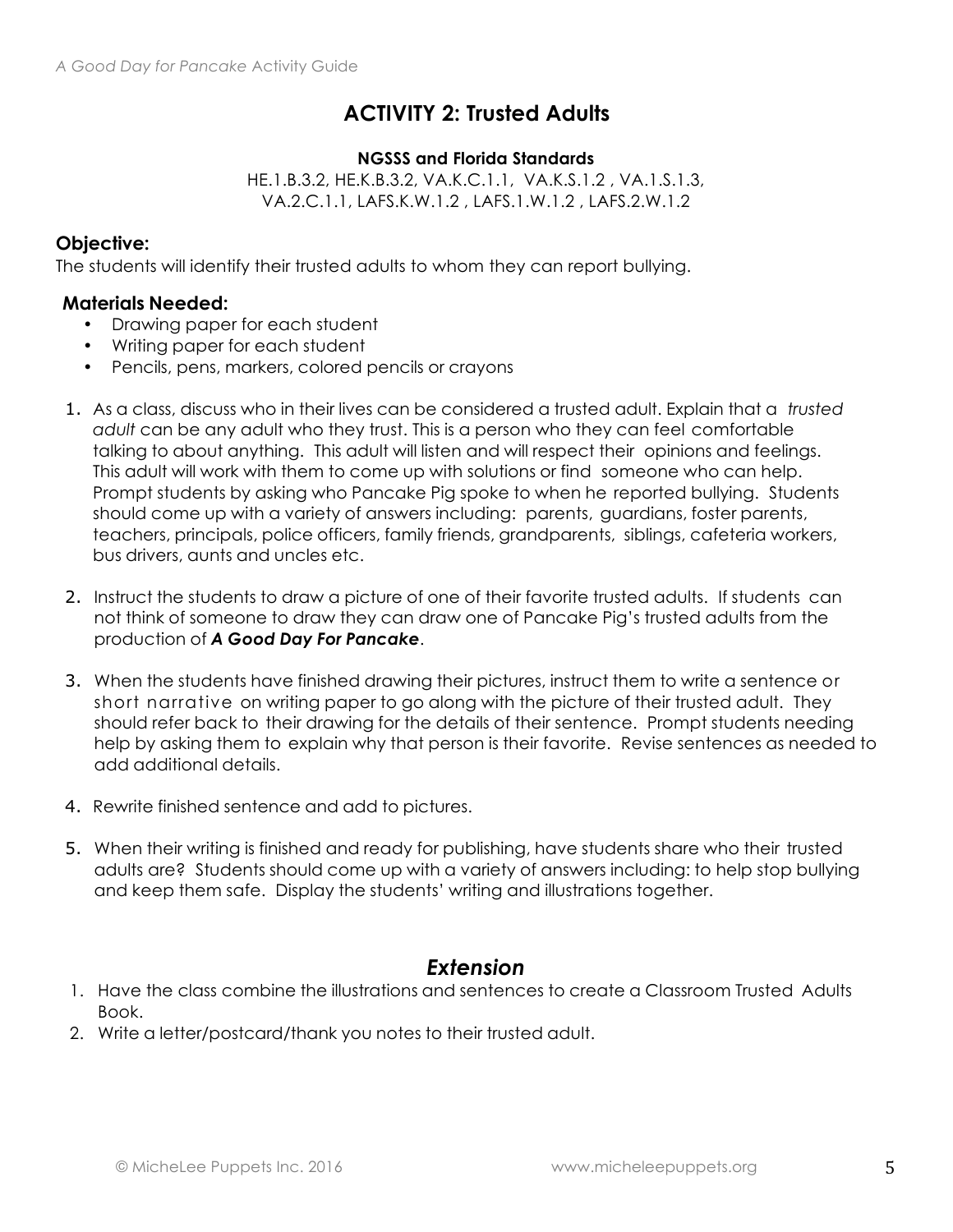## **Activity 3: Upstanders Unite!**

## **NGSSS and Florida Standards:**

LAFS.K.SL.1.1, LAFS.1.SL.1.1, LAFS.2.SL.1.1, HE.K.B.4.3, HE.1.B.4.3, HE.2.B.4.3

## **Objective:**

Students will know the vocabulary surrounding bullying situations. Students will be able to identify ways to stop bullying.

## **Vocabulary:**

| <b>Bully</b>     | Someone who hurts someone repeatedly and on purpose, not out of anger.       |
|------------------|------------------------------------------------------------------------------|
| Report           | Find an adult that you trust and tell them the truth: who, what when, where. |
| <b>Upstander</b> | Someone who sees bullying and does something to stop it.                     |

## **Introduction:**

Have the class sit in a circle and review the vocabulary students learned in "*A Good Day for Pancake*" (Bully, Upstander, Report). Explain to the class that they will be playing a game called "*Upstanders Unite!*" and have them stand in circle.

## **Activity: "Upstanders Unite!"**

#### 1. **Round 1: Pass "Bully" around the circle continuously**

One by one, each person verbally passes the word **bully** around the circle, turning their face and body in the direction of the person next to them as if physically passing an imaginary ball. This should be done quickly, with the next person saying **bully** just as the previous person is finishing the word.

## 2. **Round 2:** "**Upstander"**- **Halts the bully and sends it in the other direction**

When "bully" has been passed all the way around the circle, introduce "Upstander". Students have the choice to pass "bully" or put their hands up and say "Upstander". If someone says "Upstander", the word "bully" will change directions (this can not be done consecutively. "Bully" must be said after "Upstander" is said).

3. **Round 3: "Report" -Everyone says "trusted adult!" and finds a new spot in the circle. Chant "who, what, when, where" until everyone has found a new spot**

Once students get used to using "bully" and "Upstander", introduce "Report". When a student says "report" everyone in the circle must shout "trusted adult!" then find a new spot, while chanting "who, what, when, where". When everyone has found a spot, the person who called report will start passing "bully" around the circle again.

4. **Round 4: "Stand up together"**- **Everyone runs to the center of the circle, putting both hands in and chants "no more bullies" 3 times.**

Once students get used to using "bully", "Upstander", and "report", introduce "stand up together". When someone says this phrase, everyone will run to the center of the circle, putting both hands in (similar to "go team!"), They will chant "no more bullies" 3 times, then quickly return to their spot. The person who called out "stand up together" will then pass "bully" to the next person.

5. Play a few rounds with all 4 phrases, then discuss activity.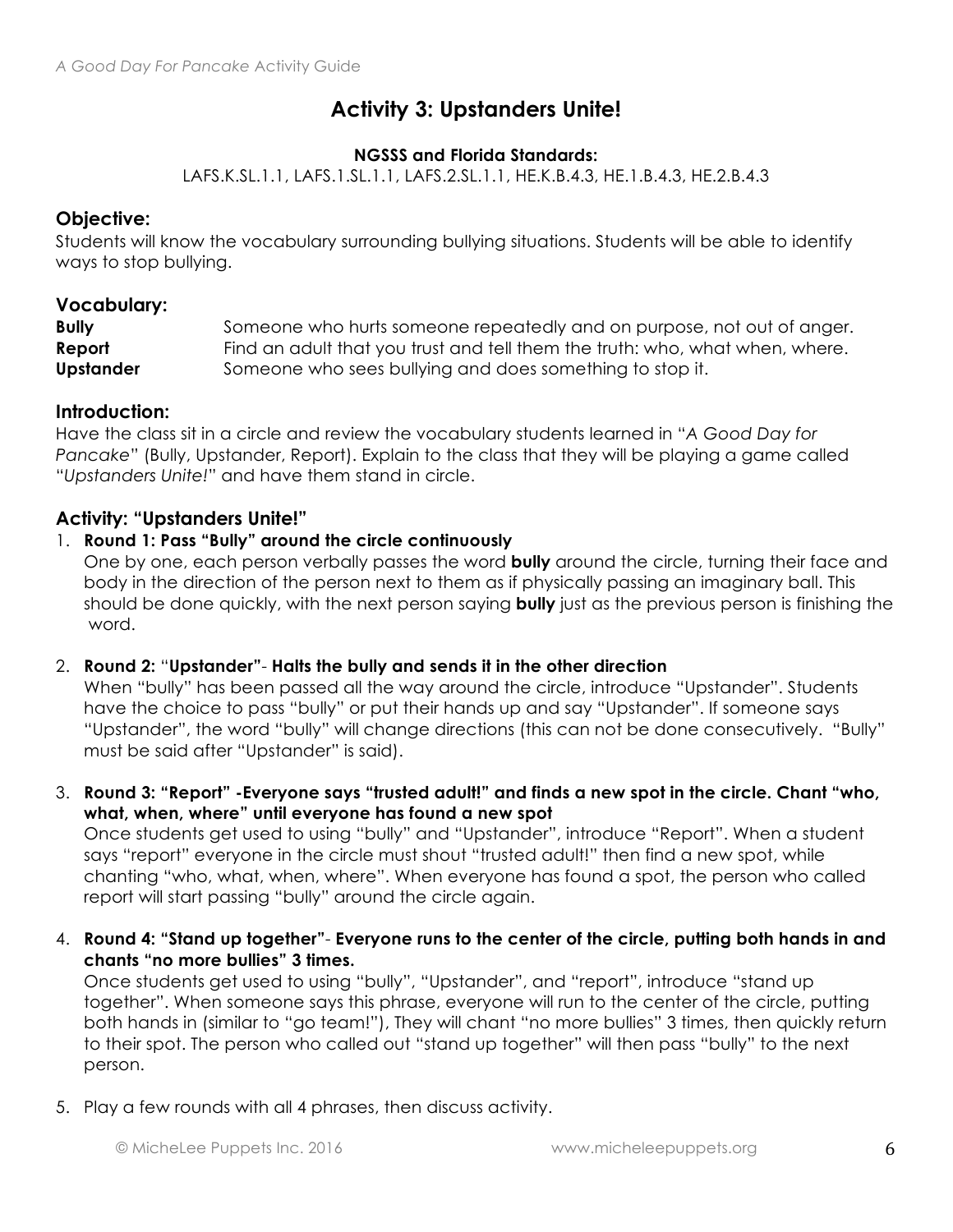## **Activity: "Upstanders Unite!" (Cont.)**

## **Discussion:**

- 1. What happened to the word "bully" when students said "Upstander". How can real Upstanders send the bullying away?
- 2. What happened to the bully when everyone reported? (bully stopped) When you report, who do you report to? What information should you include? (who, what, when, where)
- 3. What happened to the bully when everyone stood up together? (bully stopped) How does standing together help stop bullying?
- 4. What could students do to be Upstanders in bullying situations? What could they say? (Teacher records students answers for reference in the extension below.)

## **Extension: Create an Upstander Puppet**

- 1. Visit https://drive.google.com/folderview?id=0BylVRpUw2FB8N0s3d1FFNnFVdHc&usp=sharing Upstander Puppet templates and directions.
- 2. Once puppets are completed, students will practice performing their puppets in pairs, introducing their character by name, and giving it a unique voice.
- 3. As a class, provide scenarios for the Upstander puppets to take action. They will move their puppets to answer:
	- a. Your friend is being bullied on the playground. What can you say to stop the bullying?
	- b. You saw Justin push Javier each morning this week at the bus stop. What will you say to report the bullying?
	- c. In the cafeteria, a new student is being excluded. What can you do or say to include them?
- 4. Get Creative! In pairs or groups, students will create non-violent bully scenarios and Upstander solutions to perform with their puppets. Characters may interact, one may tattle, the other tells the truth.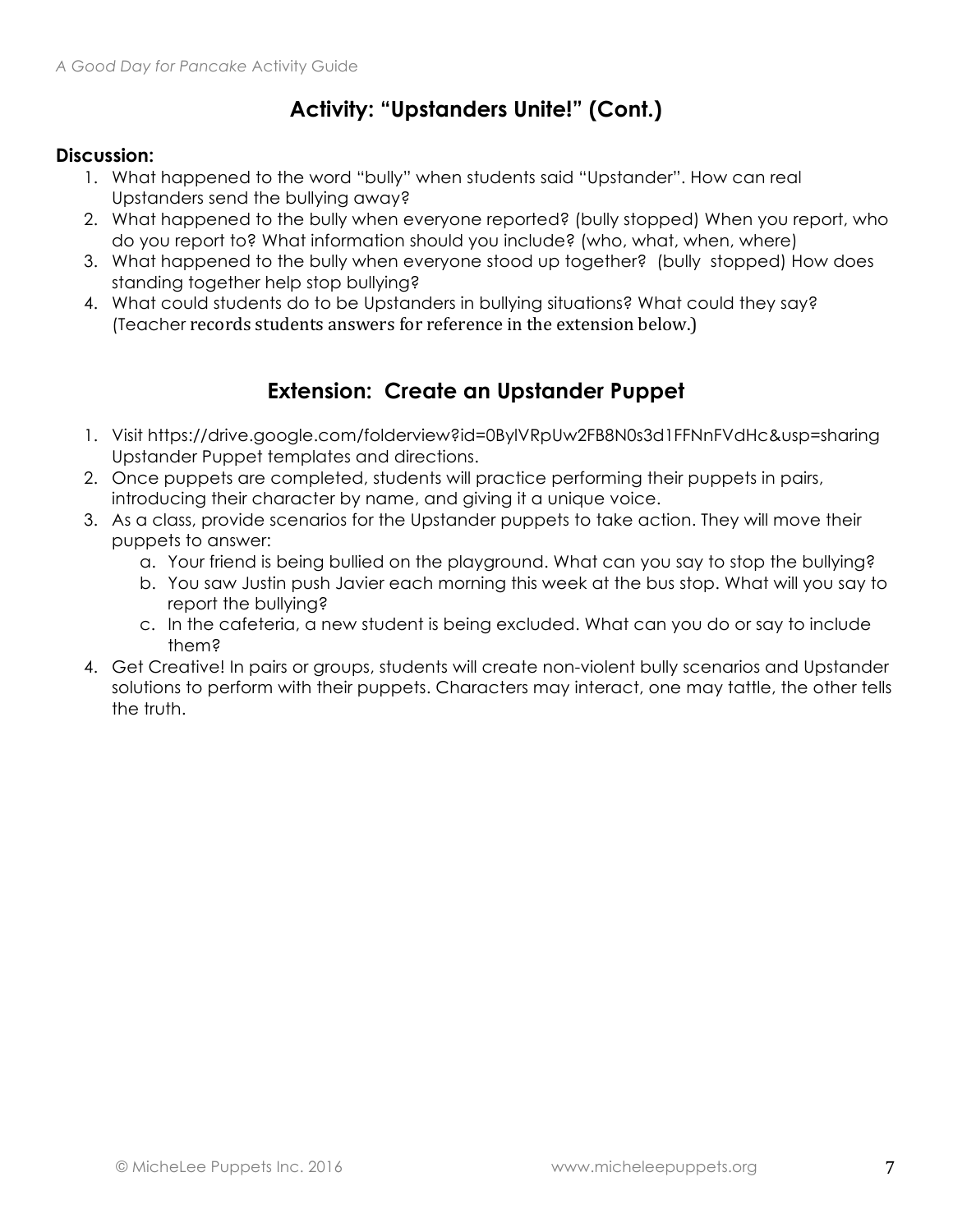## **Activity 4: Report or Tattle**

## **NGSSS and Florida Standards:**

HE.K.B.4.1, HE.1.B.4.1, HE.2.B.4.1

## **Objective:**

Students will understand the difference between tattling and reporting bullying.

## **Materials:**

Drawing paper, pencils, crayons or markers

## **Vocabulary:**

**Tattling** To lie or exaggerate the truth in order to get someone in trouble **Report** Tell a trusted adult the facts: who, what when, where

## **Class Discussion:**

- 1. In a *A Good Day for Pancake:*
	- a. Brittany the cow tattles.
		- i. What does that mean?
		- (Exaggerates the truth, tries to get Willie Walker in trouble)
	- b. Pancake the Pig reports the bullying.
		- i. What does that mean?
		- (Tells the truth to a trusted adult. Who, what , when, where)
- 2. Why is it important to tell the truth about a bullying situation?
- 3. Tell the students that they will play a game called "Report or Tattle". (You may choose to split them into two teams)

## **Activity: Report or Tattle**

- 1. Define the difference between tattling and reporting
	- a. Tattling is meant to get someone in trouble:
		- i. Bobby isn't working on his homework
	- b. When tattling, you may also lie or exaggerate the facts:
		- i. Bobby picked Justin up and threw him over the fence 1,000 times!
	- c. Reporting is meant to help someone. You tell the facts of what happened
		- i. Bobby pushed Justin down on the playground today.
- 2. The teacher will read several sentences.
	- a. Students will hold up 1 finger if they think it is tattling.
	- b. Students will hold up 2 fingers if they think it is reporting.
- 3. You may choose to play with teams or individuals.
	- a. If teams, keep score of the number of correct answers from each team.
- 4. After each question, discuss why it is either tattling or reporting.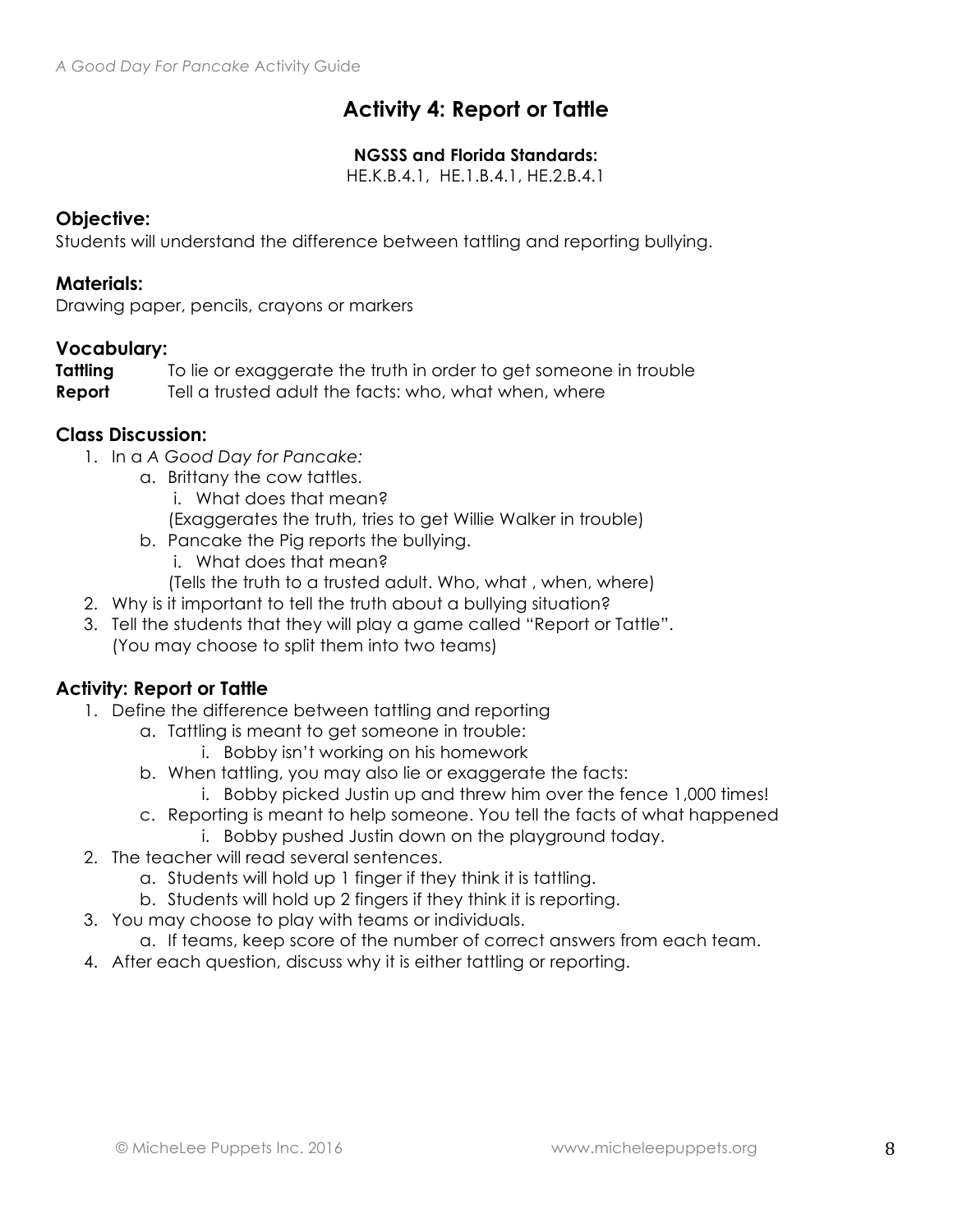## **Activity 4: Report or Tattle (Cont.)**

Suggested Sentences (you may choose to substitute the names of students in your class)

| Tattling                                                                                                                                                                                       | Reporting                                                                                                                                                                                   |  |
|------------------------------------------------------------------------------------------------------------------------------------------------------------------------------------------------|---------------------------------------------------------------------------------------------------------------------------------------------------------------------------------------------|--|
| Bobby isn't sharing<br>Janette took all of the crayons from<br>$\bullet$<br>school so that Darius couldn't color, and<br>buried them in the center of the earth!<br>Andrew looked at me funny. | Bobby took Suzi's homework and ripped it<br>up on the bus this morning.<br>Janette wouldn't let Emily join the group<br>$\bullet$<br>at recess. She teased her and made her<br>cry.         |  |
| Kai is eating his snack.<br>$\bullet$<br>Aaron stepped in front of me in line.                                                                                                                 | Andrew has been looking at me funny for<br>$\bullet$<br>3 days now, and saying that he wants to<br>hurt me.                                                                                 |  |
| Eric is doing the wrong math problem.<br>Carrie isn't listening.<br>Corbin hasn't done his homework in 100<br>years.                                                                           | Kai told Rachel that if she didn't give him<br>$\bullet$<br>her snack, he was going to hit her.<br>Aaron pushed me out of line today in the<br>$\bullet$<br>cafeteria and called me a name. |  |

## **Extension**

## **NGSSS and Florida Standards:**

VA.K.C.1.1, VA.K.S.1.2 , VA.1.S.1.3, VA.2.C.1.1

## **Materials**:

Drawing paper and crayons, markers, or pencils

## **Activity:**

- 1. Give students drawing paper and have them split the paper into two columns. Label one column "Report", and the other column "Tattle"
- 2. In the "Report" column, students will draw a realistic bullying scenario. For example:
	- a. A child pushing another child down
	- b. Willie Walker taking Sebastian's lunch
	- c. A child excluding another from a group
- 3. In the "Tattle" column, they will draw the same bullying scenario, but add exaggerated details. For example:
	- a. A child throwing another child through the air and landing on the moon.
	- b. Willie Walker and his monster friends take all of the food in the cafeteria and bury Sebastian the Lion
- 4. Create a "Report or Tattle" art gallery inside or outside the classroom. Invite other classes to do a gallery walk. Each student stands by their artwork and discusses it with others.
- 5. Create a "Report or Tattle" book by scanning or copying the students' artwork.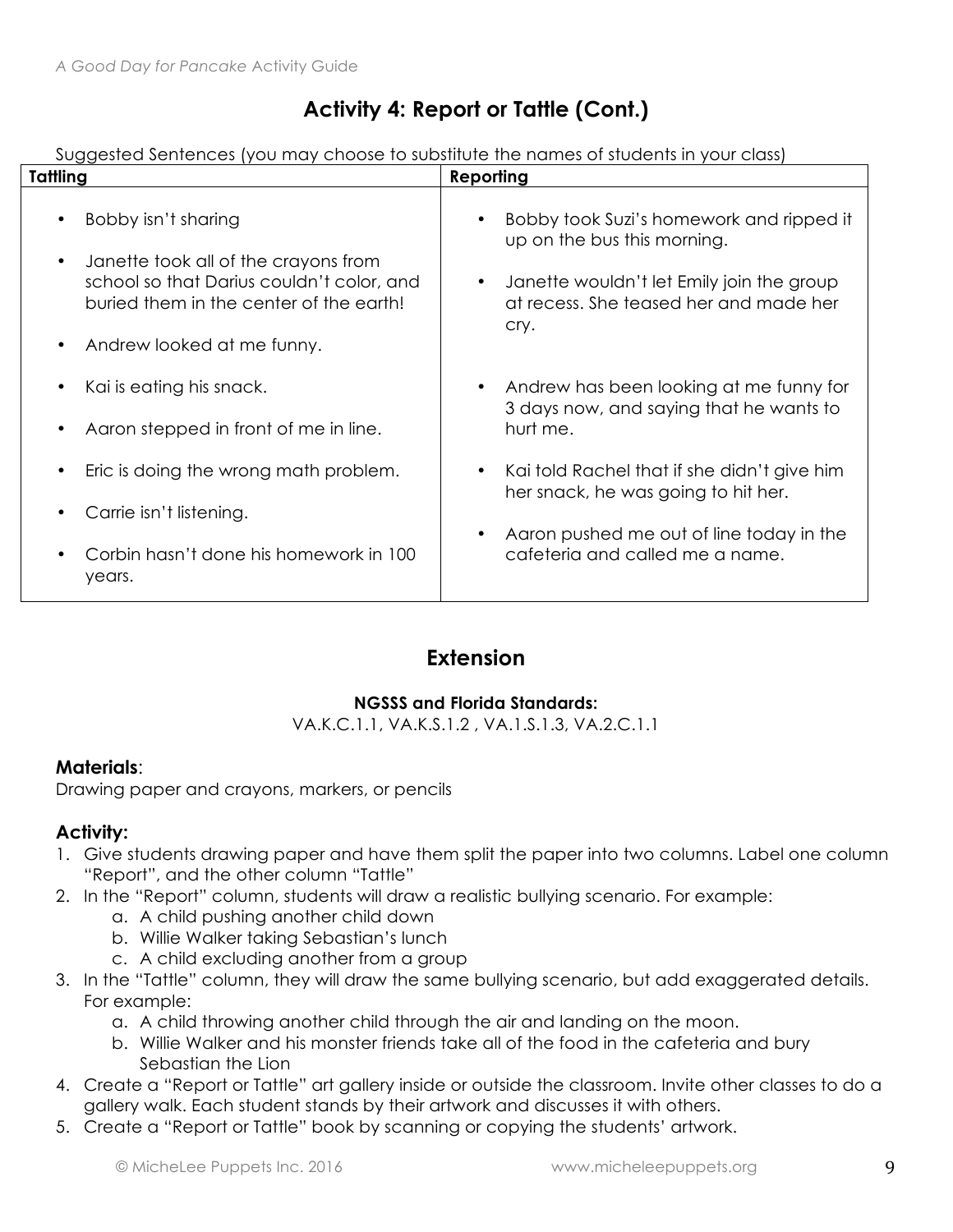## **NGSSS and FLORIDA STANDARDS**

## **Kindergarten**

## **Theatre**

TH.K.S.1.1 Demonstrate appropriate audience behavior at a live performance. TH.K.C.2.1 Respond to a performance and share personal preferences about parts of the performance.

## **Health**

| HE.K.B.4.3 | Identify the appropriate responses to unwanted and threatening situations. |
|------------|----------------------------------------------------------------------------|
| HE.K.B.3.2 | Recognize school and community health helpers.                             |
| HE.K.B.4.1 | Recognize healthy ways to express needs, wants, and feelings.              |

## **English Language Arts**

| LAFS.K.SL.1.1 | Participate in collaborative conversations with diverse partners about          |
|---------------|---------------------------------------------------------------------------------|
|               | kindergarten topics and texts with peers and adults in small and larger groups. |
| LAFS.K.SL.2.4 | Describe familiar people, places, things, and events and, with prompting and    |
|               | support, provide additional detail.                                             |
| LAFS.K.W.1.2  | Use a combination of drawing, dictating, and writing to compose                 |
|               | informative/explanatory texts in which they name what they are writing about    |
|               | and supply some information about the topic.                                    |
|               |                                                                                 |

## **Visual Arts**

| VA.K.C.1.1 | Create and share personal works of art with others.         |
|------------|-------------------------------------------------------------|
| VA.K.S.1.2 | Produce artwork influenced by personal decisions and ideas. |

## **1st Grade**

## **Theatre**

| TH.1.S.1.1 | Exhibit appropriate audience etiquette and response. |
|------------|------------------------------------------------------|
| TH.1.C.3.1 | Share opinions about selected plays.                 |

## **Health**

- HE.1.B.4.3 Describe ways to respond when in an unwanted, threatening, or dangerous situation. HE.1.B.3.2 Identify trusted adults and professionals who can help promote health.
- HE.1.B.4.1 Identify healthy ways to express needs, wants, and feelings.

## **English Language Arts**

- LAFS.1.SL.1.1 Participate in collaborative conversations with diverse partners about grade 1 topics and texts with peers and adults in small and larger groups.
- LAFS.1.W.1.2 Write informative/explanatory texts in which they name a topic, supply some facts about the topic, and provide some sense of closure.

### **Visual Arts**

VA.1.S.1.3 Create works of art to tell a personal story.